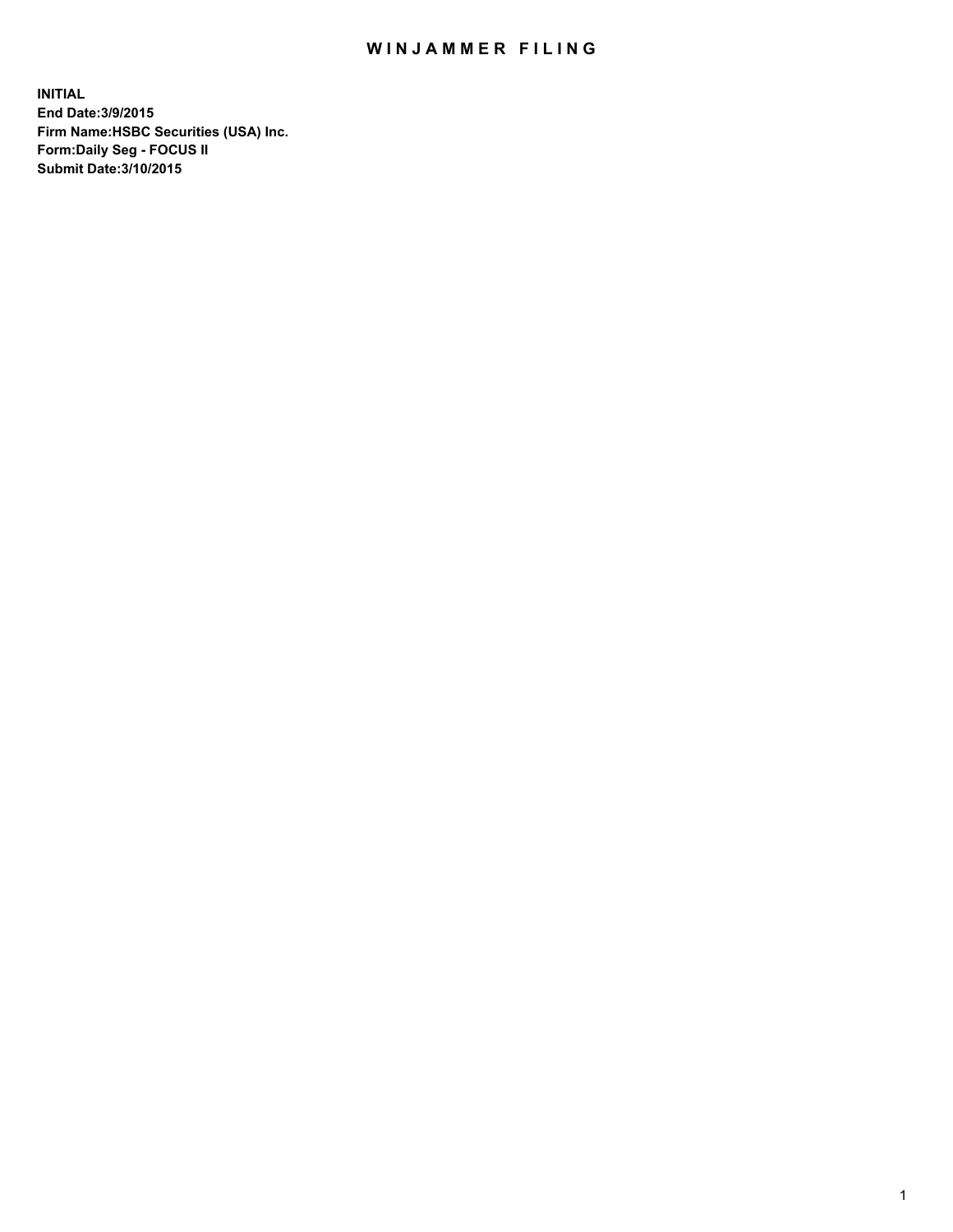## **INITIAL End Date:3/9/2015 Firm Name:HSBC Securities (USA) Inc. Form:Daily Seg - FOCUS II Submit Date:3/10/2015 Daily Segregation - Cover Page**

| Name of Company<br><b>Contact Name</b><br><b>Contact Phone Number</b><br><b>Contact Email Address</b>                                                                                                                                                                                                                         | <b>HSBC Securities (USA) Inc.</b><br><b>Steven Richardson</b><br>212-525-6445<br>steven.richardson@us.hsbc.com |
|-------------------------------------------------------------------------------------------------------------------------------------------------------------------------------------------------------------------------------------------------------------------------------------------------------------------------------|----------------------------------------------------------------------------------------------------------------|
| FCM's Customer Segregated Funds Residual Interest Target (choose one):<br>a. Minimum dollar amount: ; or<br>b. Minimum percentage of customer segregated funds required:%; or<br>c. Dollar amount range between: and; or<br>d. Percentage range of customer segregated funds required between:% and%.                         | 50,000,000<br><u>0</u><br>0 <sub>0</sub><br>0 <sub>0</sub>                                                     |
| FCM's Customer Secured Amount Funds Residual Interest Target (choose one):<br>a. Minimum dollar amount: ; or<br>b. Minimum percentage of customer secured funds required:%; or<br>c. Dollar amount range between: and; or<br>d. Percentage range of customer secured funds required between:% and%.                           | 10,000,000<br><u>0</u><br>0 <sub>0</sub><br>0 <sub>0</sub>                                                     |
| FCM's Cleared Swaps Customer Collateral Residual Interest Target (choose one):<br>a. Minimum dollar amount: ; or<br>b. Minimum percentage of cleared swaps customer collateral required:%; or<br>c. Dollar amount range between: and; or<br>d. Percentage range of cleared swaps customer collateral required between:% and%. | 30,000,000<br><u>0</u><br>0 <sub>0</sub><br>0 <sub>0</sub>                                                     |

Attach supporting documents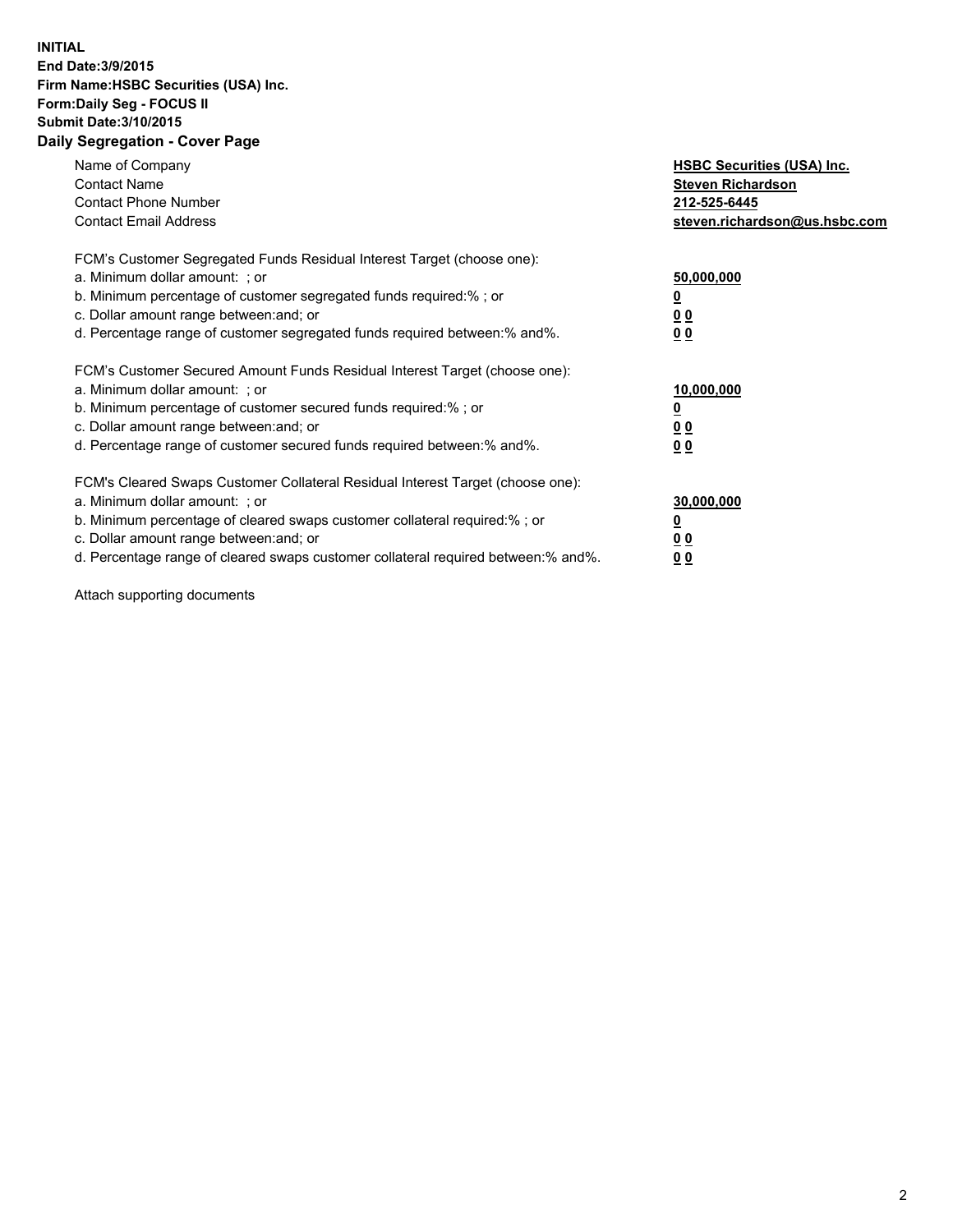**INITIAL End Date:3/9/2015 Firm Name:HSBC Securities (USA) Inc. Form:Daily Seg - FOCUS II Submit Date:3/10/2015 Daily Segregation - Secured Amounts**

Foreign Futures and Foreign Options Secured Amounts Amount required to be set aside pursuant to law, rule or regulation of a foreign government or a rule of a self-regulatory organization authorized thereunder **0** [7305] 1. Net ledger balance - Foreign Futures and Foreign Option Trading - All Customers A. Cash **71,384,333** [7315] B. Securities (at market) **18,152,556** [7317] 2. Net unrealized profit (loss) in open futures contracts traded on a foreign board of trade **52,453,071** [7325] 3. Exchange traded options a. Market value of open option contracts purchased on a foreign board of trade **0** [7335] b. Market value of open contracts granted (sold) on a foreign board of trade **0** [7337] 4. Net equity (deficit) (add lines 1. 2. and 3.) **141,989,960** [7345] 5. Account liquidating to a deficit and account with a debit balances - gross amount **857,217** [7351] Less: amount offset by customer owned securities **-589,838** [7352] **267,379** [7354] 6. Amount required to be set aside as the secured amount - Net Liquidating Equity Method (add lines 4 and 5) **142,257,339** [7355] 7. Greater of amount required to be set aside pursuant to foreign jurisdiction (above) or line 6. **142,257,340** [7360] FUNDS DEPOSITED IN SEPARATE REGULATION 30.7 ACCOUNTS 1. Cash in banks A. Banks located in the United States **48,495,420** [7500] B. Other banks qualified under Regulation 30.7 **0** [7520] **48,495,420** [7530] 2. Securities A. In safekeeping with banks located in the United States **63,152,556** [7540] B. In safekeeping with other banks qualified under Regulation 30.7 **0** [7560] **63,152,556** [7570] 3. Equities with registered futures commission merchants A. Cash **0** [7580] B. Securities **0** [7590] C. Unrealized gain (loss) on open futures contracts **0** [7600] D. Value of long option contracts **0** [7610] E. Value of short option contracts **0** [7615] **0** [7620] 4. Amounts held by clearing organizations of foreign boards of trade A. Cash **0** [7640] B. Securities **0** [7650] C. Amount due to (from) clearing organization - daily variation **0** [7660] D. Value of long option contracts **0** [7670] E. Value of short option contracts **0** [7675] **0** [7680] 5. Amounts held by members of foreign boards of trade A. Cash **27,066,797** [7700] B. Securities **0** [7710] C. Unrealized gain (loss) on open futures contracts **52,453,071** [7720] D. Value of long option contracts **0** [7730] E. Value of short option contracts **0** [7735] **79,519,868** [7740] 6. Amounts with other depositories designated by a foreign board of trade **0** [7760] 7. Segregated funds on hand **0** [7765] 8. Total funds in separate section 30.7 accounts **191,167,844** [7770] 9. Excess (deficiency) Set Aside for Secured Amount (subtract line 7 Secured Statement Page 1 from Line 8) **48,910,504** [7380] 10. Management Target Amount for Excess funds in separate section 30.7 accounts **36,909,994** [7780] 11. Excess (deficiency) funds in separate 30.7 accounts over (under) Management Target **12,000,510** [7785]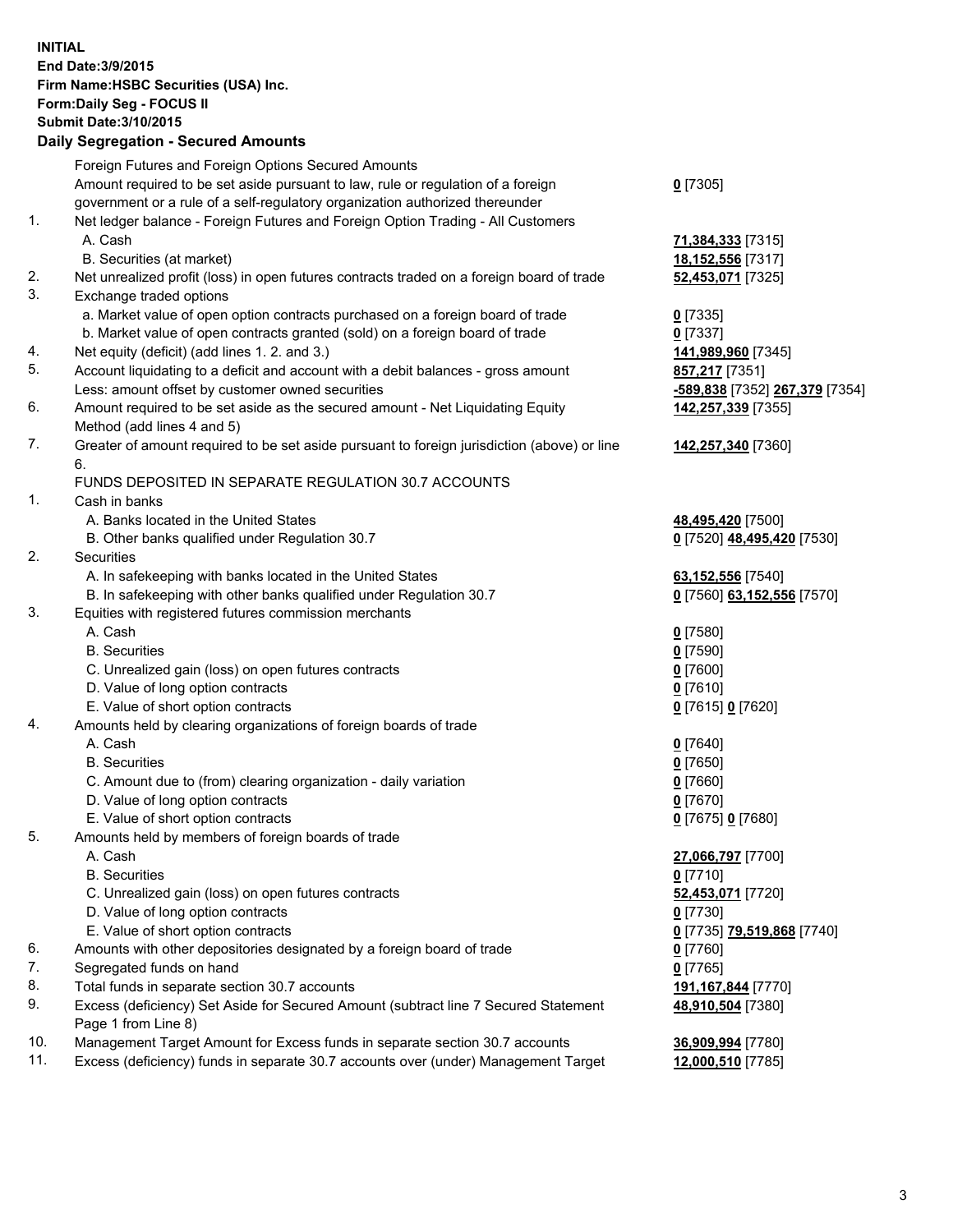| <b>INITIAL</b>                |                                                                                                               |                                 |  |  |  |
|-------------------------------|---------------------------------------------------------------------------------------------------------------|---------------------------------|--|--|--|
| End Date: 3/9/2015            |                                                                                                               |                                 |  |  |  |
|                               | Firm Name: HSBC Securities (USA) Inc.                                                                         |                                 |  |  |  |
|                               | Form: Daily Seg - FOCUS II                                                                                    |                                 |  |  |  |
| <b>Submit Date: 3/10/2015</b> |                                                                                                               |                                 |  |  |  |
|                               | Daily Segregation - Segregation Statement                                                                     |                                 |  |  |  |
|                               |                                                                                                               |                                 |  |  |  |
| 1 <sub>1</sub>                | SEGREGATION REQUIREMENTS(Section 4d(2) of the CEAct)                                                          |                                 |  |  |  |
|                               | Net ledger balance<br>A. Cash                                                                                 |                                 |  |  |  |
|                               |                                                                                                               | -105,796,486 [7010]             |  |  |  |
| 2.                            | B. Securities (at market)                                                                                     | 652,018,794 [7020]              |  |  |  |
| 3.                            | Net unrealized profit (loss) in open futures contracts traded on a contract market<br>Exchange traded options | 452,855,298 [7030]              |  |  |  |
|                               | A. Add market value of open option contracts purchased on a contract market                                   | 99,745,370 [7032]               |  |  |  |
|                               | B. Deduct market value of open option contracts granted (sold) on a contract market                           | -7,520,656 [7033]               |  |  |  |
| 4.                            | Net equity (deficit) (add lines 1, 2 and 3)                                                                   | 1,091,302,320 [7040]            |  |  |  |
| 5.                            | Accounts liquidating to a deficit and accounts with                                                           |                                 |  |  |  |
|                               | debit balances - gross amount                                                                                 | 1,544,337 [7045]                |  |  |  |
|                               | Less: amount offset by customer securities                                                                    | -1,516,027 [7047] 28,310 [7050] |  |  |  |
| 6.                            | Amount required to be segregated (add lines 4 and 5)                                                          | 1,091,330,630 [7060]            |  |  |  |
|                               | FUNDS IN SEGREGATED ACCOUNTS                                                                                  |                                 |  |  |  |
| 7.                            | Deposited in segregated funds bank accounts                                                                   |                                 |  |  |  |
|                               | A. Cash                                                                                                       | 28,617,126 [7070]               |  |  |  |
|                               | B. Securities representing investments of customers' funds (at market)                                        | $0$ [7080]                      |  |  |  |
|                               | C. Securities held for particular customers or option customers in lieu of cash (at                           | 87,674,134 [7090]               |  |  |  |
|                               | market)                                                                                                       |                                 |  |  |  |
| 8.                            | Margins on deposit with derivatives clearing organizations of contract markets                                |                                 |  |  |  |
|                               | A. Cash                                                                                                       | 243,902,924 [7100]              |  |  |  |
|                               | B. Securities representing investments of customers' funds (at market)                                        | 138,232,194 [7110]              |  |  |  |
|                               | C. Securities held for particular customers or option customers in lieu of cash (at                           | 564,344,660 [7120]              |  |  |  |
|                               | market)                                                                                                       |                                 |  |  |  |
| 9.                            | Net settlement from (to) derivatives clearing organizations of contract markets                               | 12,456,456 [7130]               |  |  |  |
| 10.                           | Exchange traded options                                                                                       |                                 |  |  |  |
|                               | A. Value of open long option contracts                                                                        | 99,745,370 [7132]               |  |  |  |
|                               | B. Value of open short option contracts                                                                       | -7,520,656 [7133]               |  |  |  |
| 11.                           | Net equities with other FCMs                                                                                  |                                 |  |  |  |
|                               | A. Net liquidating equity                                                                                     | 28,813,611 [7140]               |  |  |  |
|                               | B. Securities representing investments of customers' funds (at market)                                        | <u>0</u> [7160]                 |  |  |  |
|                               | C. Securities held for particular customers or option customers in lieu of cash (at                           | $0$ [7170]                      |  |  |  |
|                               | market)                                                                                                       |                                 |  |  |  |
| 12.                           | Segregated funds on hand                                                                                      | $0$ [7150]                      |  |  |  |
| 13.                           | Total amount in segregation (add lines 7 through 12)                                                          | 1,196,265,819 [7180]            |  |  |  |
| 14.<br>15.                    | Excess (deficiency) funds in segregation (subtract line 6 from line 13)                                       | 104,935,189 [7190]              |  |  |  |
| 16.                           | Management Target Amount for Excess funds in segregation                                                      | 50,000,000 [7194]               |  |  |  |
|                               | Excess (deficiency) funds in segregation over (under) Management Target Amount                                | 54,935,189 [7198]               |  |  |  |
|                               | Excess                                                                                                        |                                 |  |  |  |